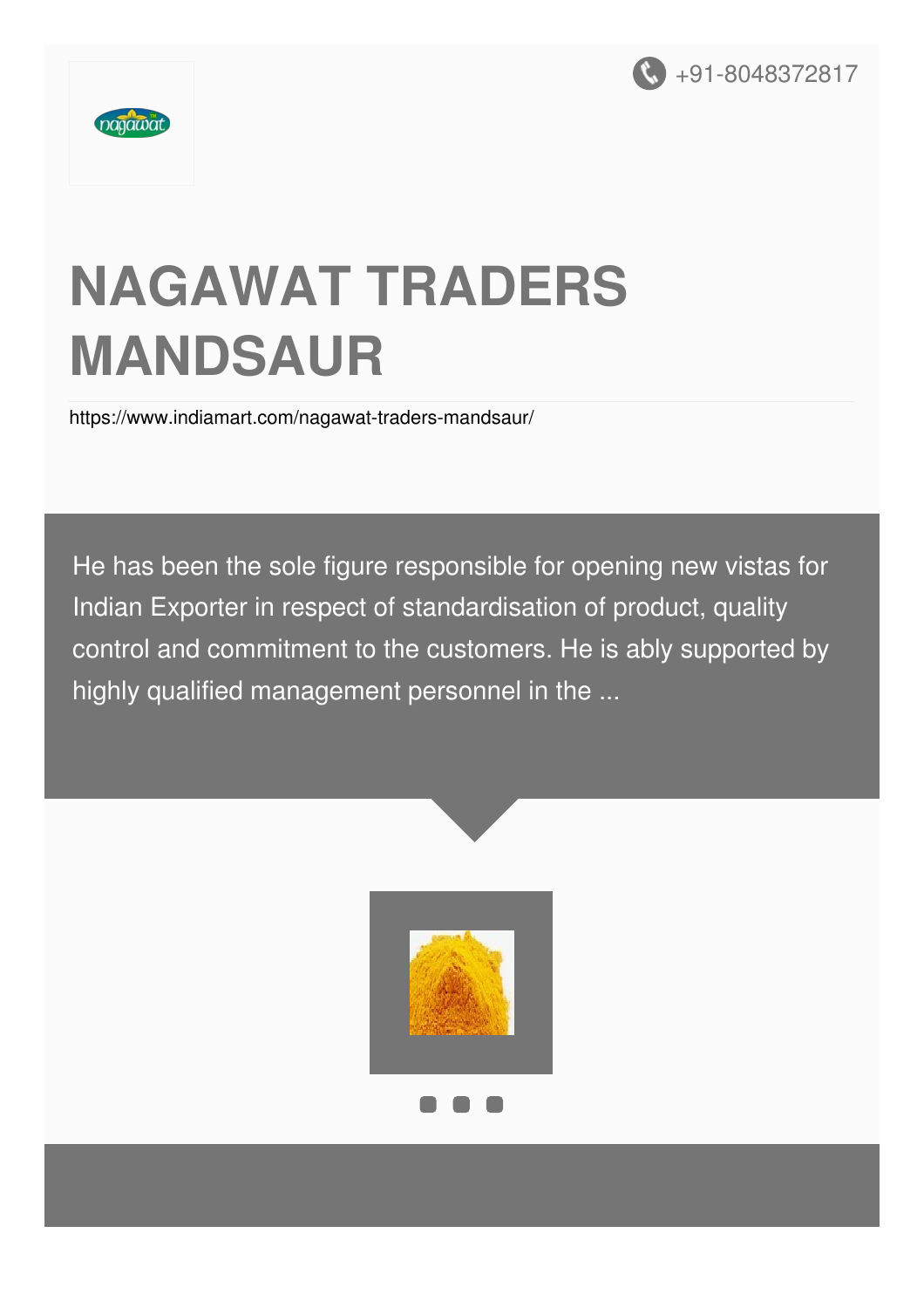### About Us

He has been the sole figure responsible for opening new vistas for Indian Exporter in respect of standardisation of product, quality control and commitment to the customers. He is ably supported by highly qualified management personnel in the administrative-technical set-up & highly skilled & dedicated team of technicians and workers at respective levels of production & processes. Our core team assisted by experts in each individual field is capable of handling big volumes at short notice in a professional manner. We are committed to meet customer needs by providing the highest level of services.

#### **For more information, please visit**

<https://www.indiamart.com/nagawat-traders-mandsaur/aboutus.html>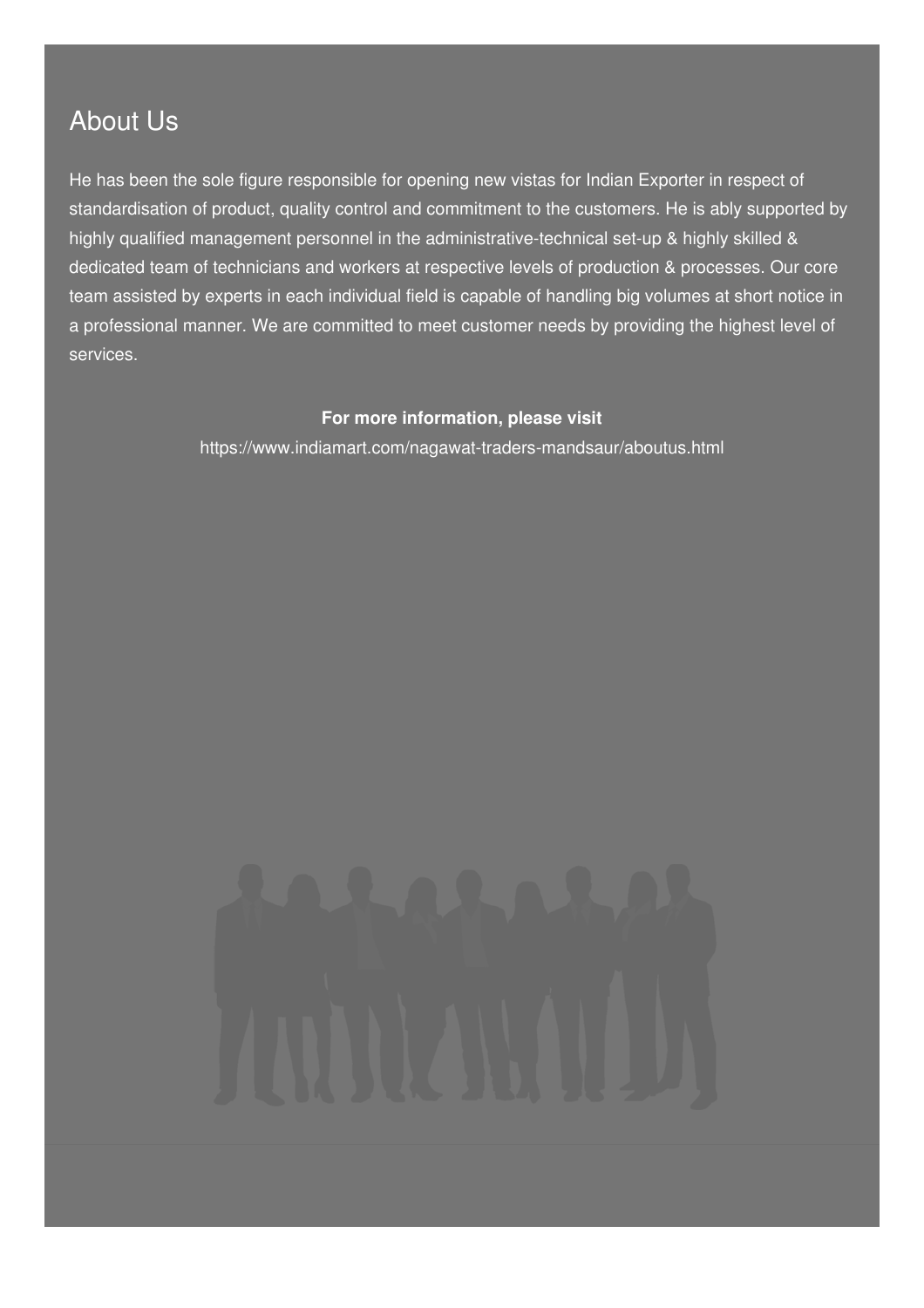#### **OTHER PRODUCTS**



**Turmeric Powder** 



Fenugreek Seeds



**Coriander Powder** 



Fenugreek Seed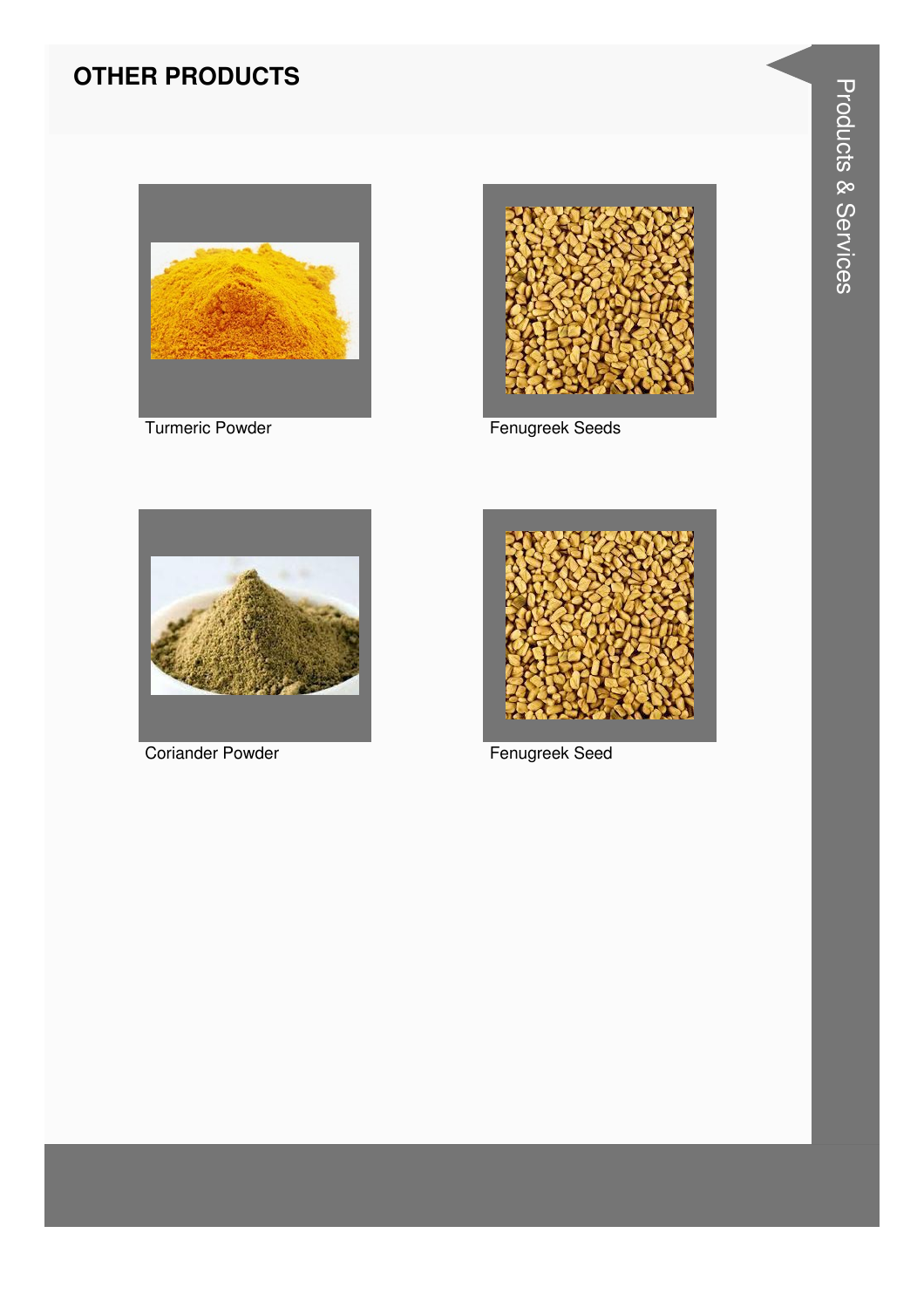#### **OTHER PRODUCTS:**



**Mustard Seeds** 



Chilli Powder



Harees Wheat / Wheat Khichda



**Curry Powder**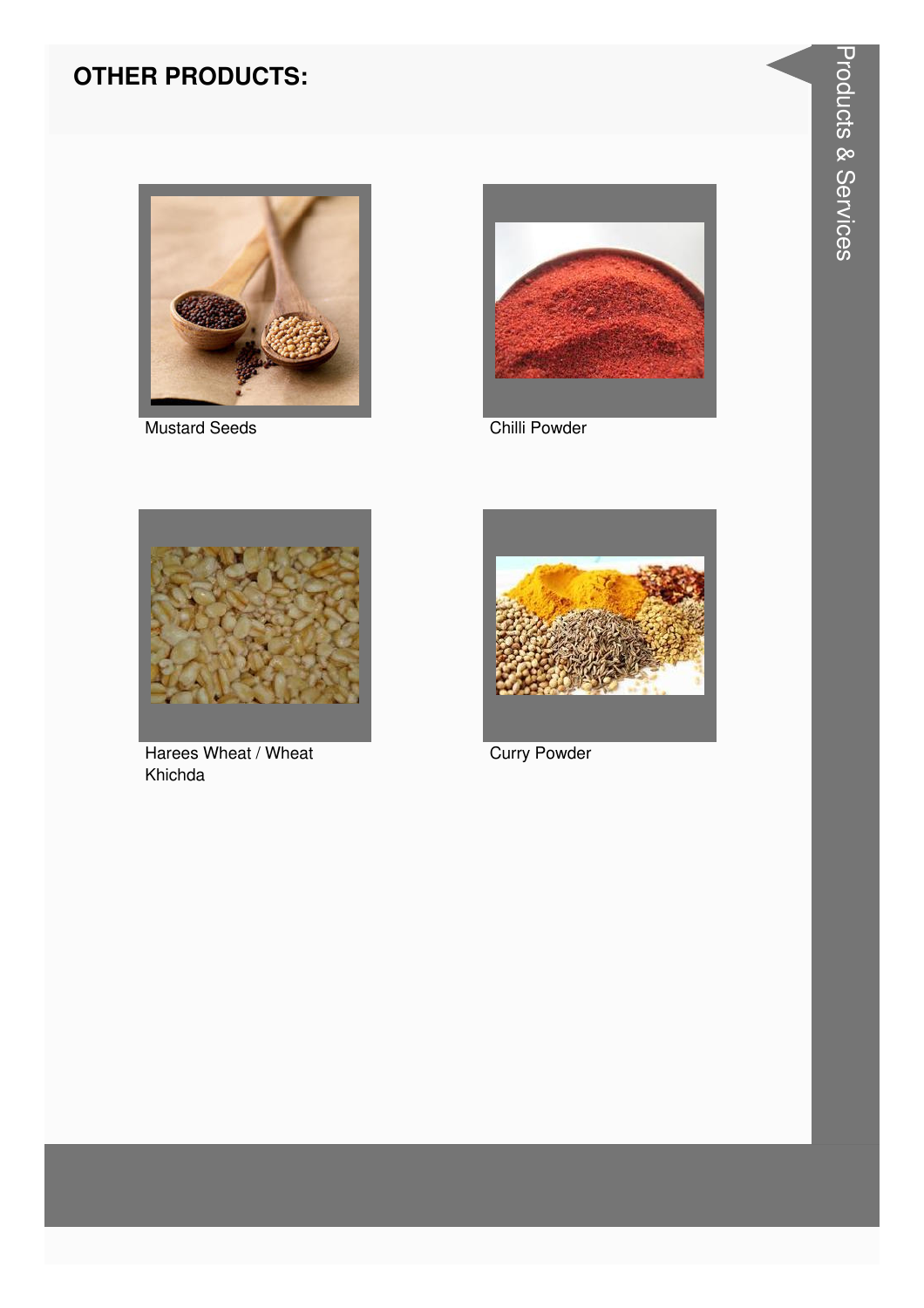## Factsheet

| Year of Establishment            | : 1992                      |
|----------------------------------|-----------------------------|
| <b>Nature of Business</b>        | $:$ Exporter                |
| <b>Total Number of Employees</b> | $\therefore$ Upto 10 People |